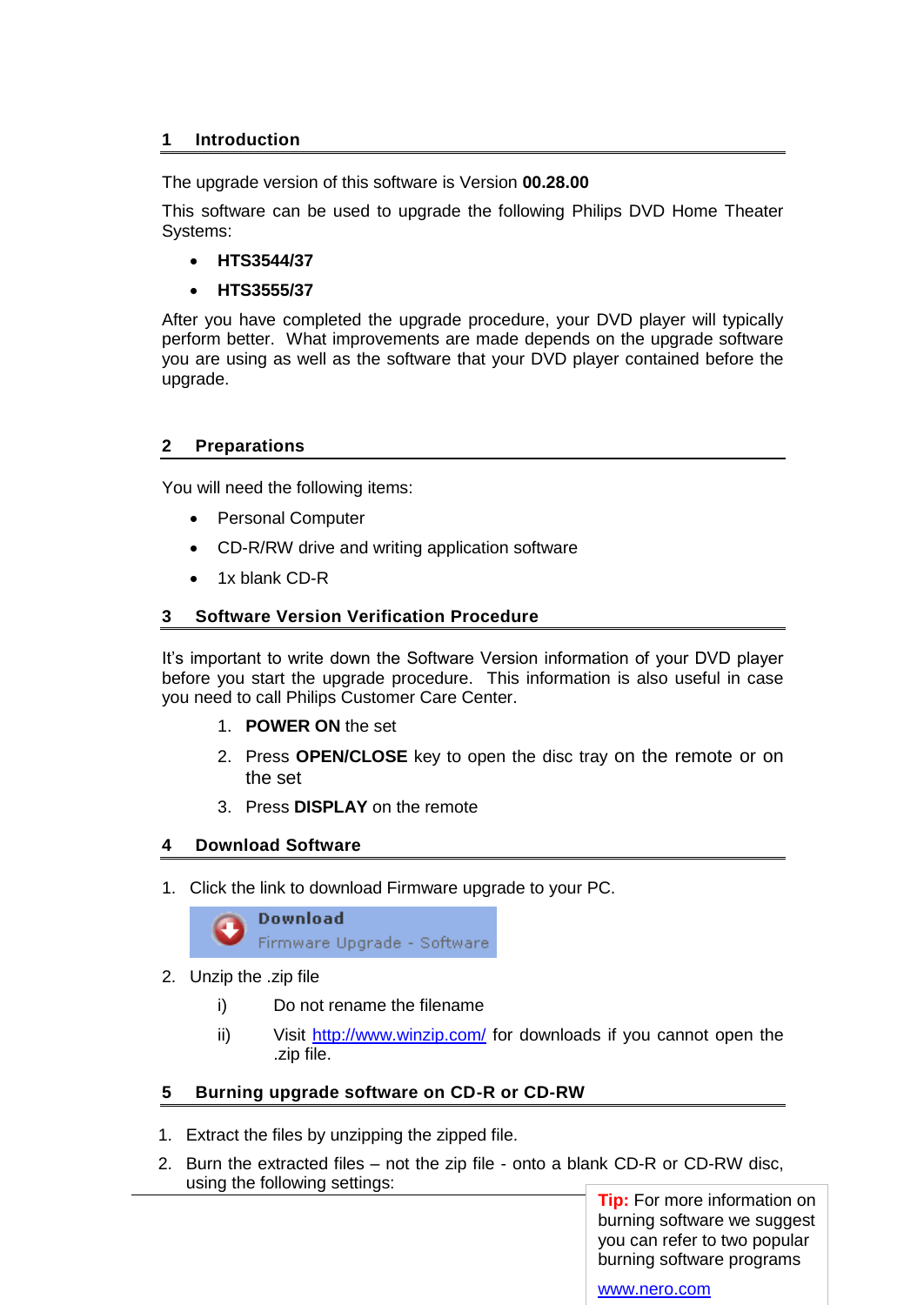- File System CD-ROM Joliet
- File name length: max 31 chars (ISO Level 2)
- Mode: 2/XA
- Character set ASCII
- Single session
- Write speed: Select lowest speed selectable
- 3. Finalize the disc. (The application may do this automatically.)

| <b>New Compilation</b> |                                                                                                                                                                 |                                 | $?$ $\times$ |
|------------------------|-----------------------------------------------------------------------------------------------------------------------------------------------------------------|---------------------------------|--------------|
|                        | ISO.<br>Multisession<br>Info                                                                                                                                    | Dates   Misc<br>Label<br>Burn   | New          |
| CD-ROM (ISO)           | Data mode:                                                                                                                                                      | Mode 2 / XA                     | Cancel       |
|                        | File system:                                                                                                                                                    | ISO 9660 + Joliet               | Nero Express |
|                        | File name length (ISO):                                                                                                                                         | Max. of 31 chars (Level 2)      |              |
| Audio CD               | Character set (ISO):                                                                                                                                            | ISO 9660 (standard ISO CD-ROM ▼ |              |
| Mixed Mode CD          | <b>Belax restrictions</b>                                                                                                                                       |                                 |              |
|                        | $\blacktriangleright$ Allow path depth of more than 8 directories                                                                                               |                                 |              |
|                        | M Allow more than 255 characters in path                                                                                                                        |                                 |              |
|                        | Do not add the ';1' ISO file version extension<br>Allow more than 64 characters for Joliet names                                                                |                                 |              |
|                        |                                                                                                                                                                 |                                 |              |
| CD EXTRA               | This disc might not be readable under DOS and Windows 9x. For full<br>compatibility choose ISO Level 1, ISO 9660 character set, and no<br>relaxed restrictions. |                                 |              |
|                        |                                                                                                                                                                 |                                 | Open         |

# **Using Nero Express 6**

Please make sure you are using Nero Express. You can start Nero Express from the Nero folder in Windows Start menu.



- 1. Insert a blank CD-R or CD-RW disc.
- 2. Open Nero Express and select "**Data disc**".
- 3. Click on the "Add"  $\frac{1}{2}$   $\frac{1}{2}$  dd to browse.
- 4. Select the unzipped files
- 5. Click "**Add**" and "**Finished**".
- 6. Click on "**Next**" and follow by "**Burn**". The firmware upgrade will now be burned onto the disc.

### **Using Easy CD Creator**

1. Insert a blank CD-R or CD-RW disc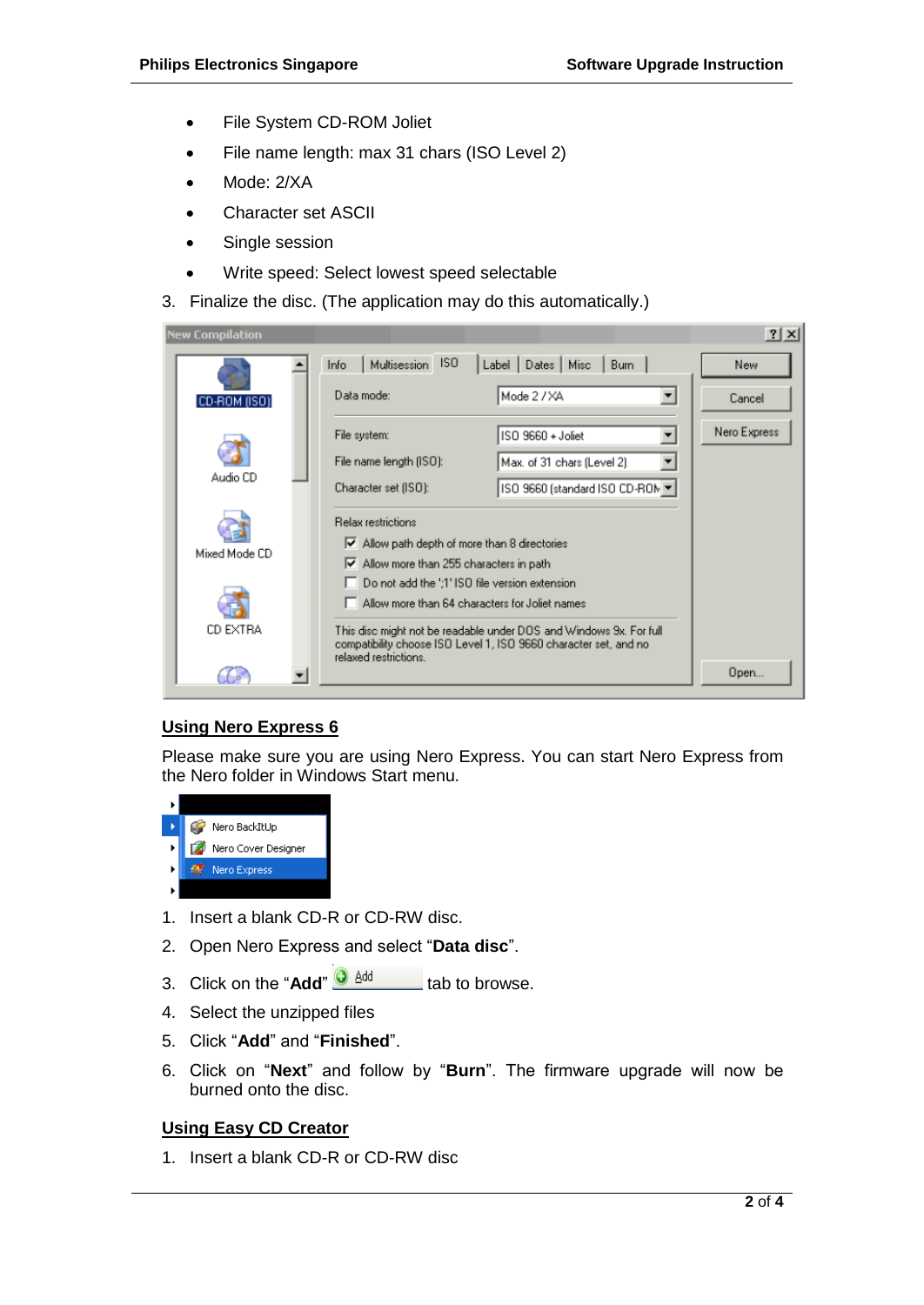2. Open Easy CD Creator



- 3. Select the unzipped files from the browser on top.
- 4. Click "**Add**" to copy the files below.
- 5. Select "**Record CD**" in the "**File**" menu.
- 6. Click "**Start Recording**", the firmware upgrade will now be burned onto the disc.

| <b>BE Untitled Data CD Project - Easy CD Creator</b>                                                                                                                                                                       |                                                                                                                                                                                                                                                                                                                                                                                                                                                           |                   |
|----------------------------------------------------------------------------------------------------------------------------------------------------------------------------------------------------------------------------|-----------------------------------------------------------------------------------------------------------------------------------------------------------------------------------------------------------------------------------------------------------------------------------------------------------------------------------------------------------------------------------------------------------------------------------------------------------|-------------------|
| File Edit View Disc Tools Track Internet Help                                                                                                                                                                              |                                                                                                                                                                                                                                                                                                                                                                                                                                                           |                   |
| Select source files:<br>Local Disk (C:)                                                                                                                                                                                    | <b>Record CD Setup</b><br>×                                                                                                                                                                                                                                                                                                                                                                                                                               | Easy <sup>(</sup> |
| Name $\triangleq$<br>application_data<br>adell <sup>1</sup><br>Documents and Settings<br><b>C</b> etc<br>Explore<br><b>IBMTool</b><br>Program Files<br>datacD <b><i><b></b></i></b><br>project <sup>®</sup><br>060808_0956 | Select CD-R Drive:<br>Number of Copies:<br><b>Start Recording</b><br>E: NU DVD+-RW SDW-082<br>I1<br>÷<br>Cancel<br>Copy to hard drive first.<br>Help<br>Write Speed:<br>Write CD-Text<br>8x (1200 KB/sec)<br>Buffer underrun<br>prevention<br>Information<br>The selected Record Method finalizes both the session and CD at the end of the<br>recording process. You can not add additional files to the CD once it is finalized.<br><b>Hide Options</b> |                   |
|                                                                                                                                                                                                                            | Record Method<br>Record Options<br>C Record CD<br>C Track-At-Once<br>C Don't Finalize Session<br>Test Only<br>C Finalize Session, Don't Finalize CD<br><b>C</b> Test and Record CD<br>C Finalize CD<br>C Disc-At-Once<br>Set as Default<br>Allow another recording                                                                                                                                                                                        |                   |

### **6 Steps to Upgrade Software**

- 1. Power on the set and put in the disc.
- 2. A message will be displayed on the OSD after the upgrade file is recognized.
- 3. After reading the file, the disc will be ejected
- 4. Remove the disc, but DO NOT close the tray
- 5. Wait approximately 3-5 minutes for the software to be upgraded
- 6. The set will automatically close the disc tray and go to standby mode once the upgrade is completed.
- 7. Press Standby button to turn on the set.
- 8. **Caution: Do not unplug or power off the set while upgrading in progress.**